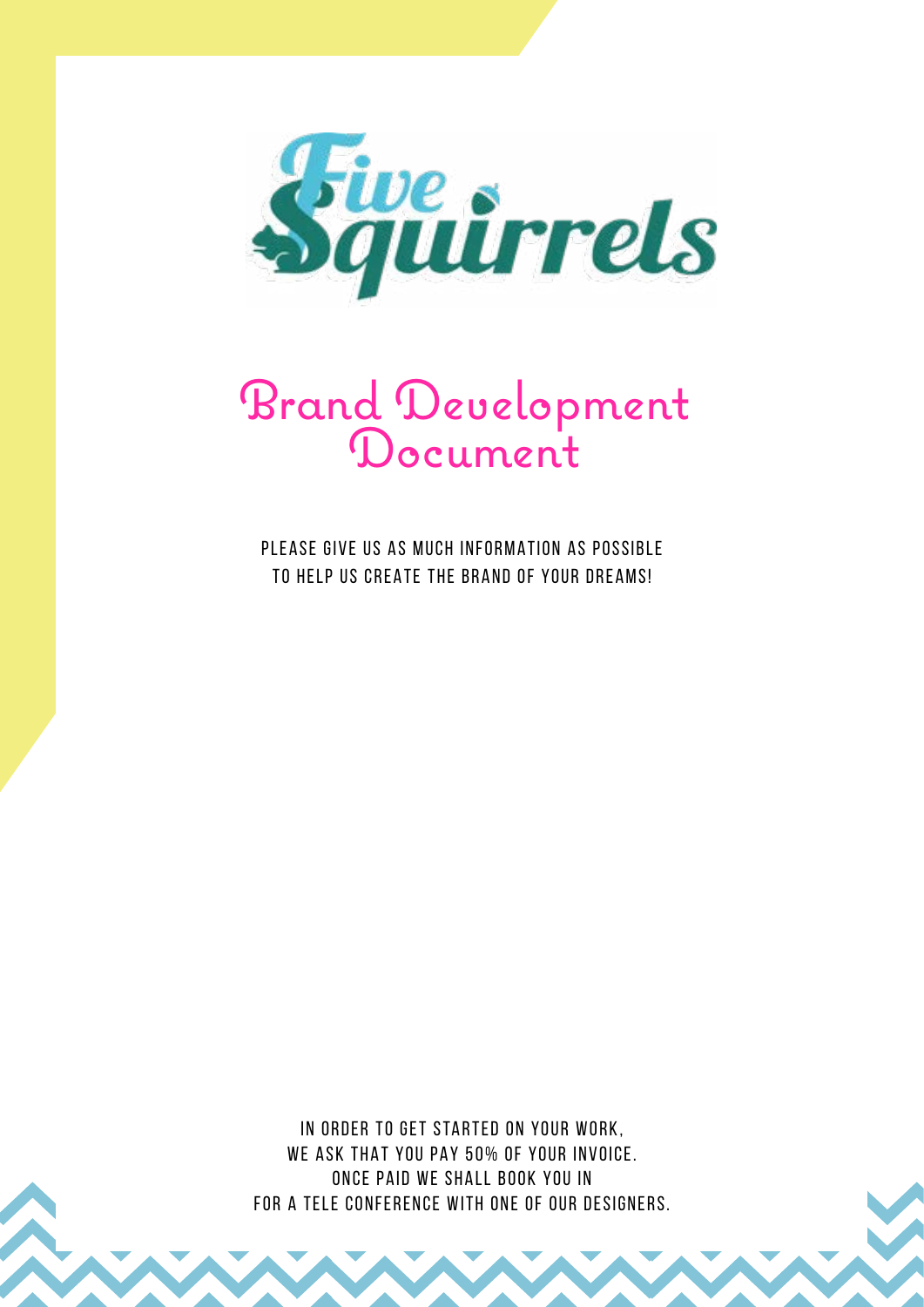#### Customer Details

| <b>Customer Name</b>    |  |
|-------------------------|--|
|                         |  |
| <b>Customer Address</b> |  |
|                         |  |
| <b>Shipping Address</b> |  |
|                         |  |
| <b>Invoice Address</b>  |  |

# Clinic Details

| Clinic Name           |                |  |
|-----------------------|----------------|--|
| <b>Clinic Address</b> |                |  |
| <b>Email Address</b>  | Clinic Website |  |
| Phone Number          | Mobile Number  |  |

# Brand Details

| <b>Brand Name</b>                 |                                                                                                               |                  |
|-----------------------------------|---------------------------------------------------------------------------------------------------------------|------------------|
| I have a logo I would like to use | Please email a high resolution file in any of<br>these formats (minimum size of 1mb) to design@5squirrels.com |                  |
|                                   | Adobe Illustrator file (.ai)                                                                                  | Adobe PDF (.pdf) |
|                                   | Encapsulated Postscript (.eps)                                                                                | Jpeg (.jpg)      |
|                                   | I do not have a logo for my brand skincare & would like to pay £195 for 5 Squirrels to                        |                  |

**Contract** design my logo.



I have a Pinterest board with my brand ideas

I do not have a Pinterest board with my brand ideas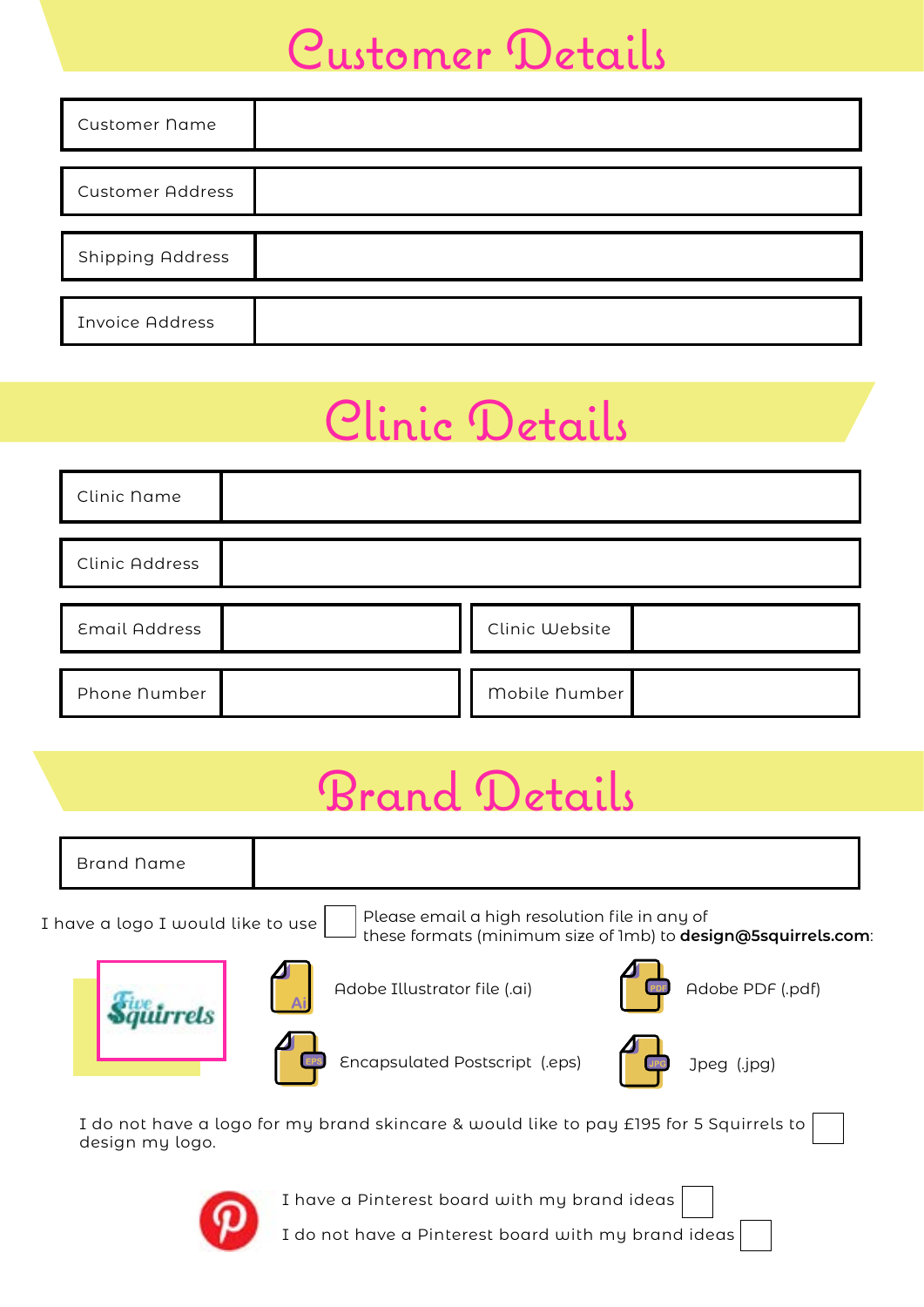

I would like to use the following colour(s) for my brand. Write the colour code that you would like in the box below:



I would like metallic effects used in my design:  $Silver$   $|$  Gold

If you have a specific CMYK or Pantone colour(s) then please list them below.